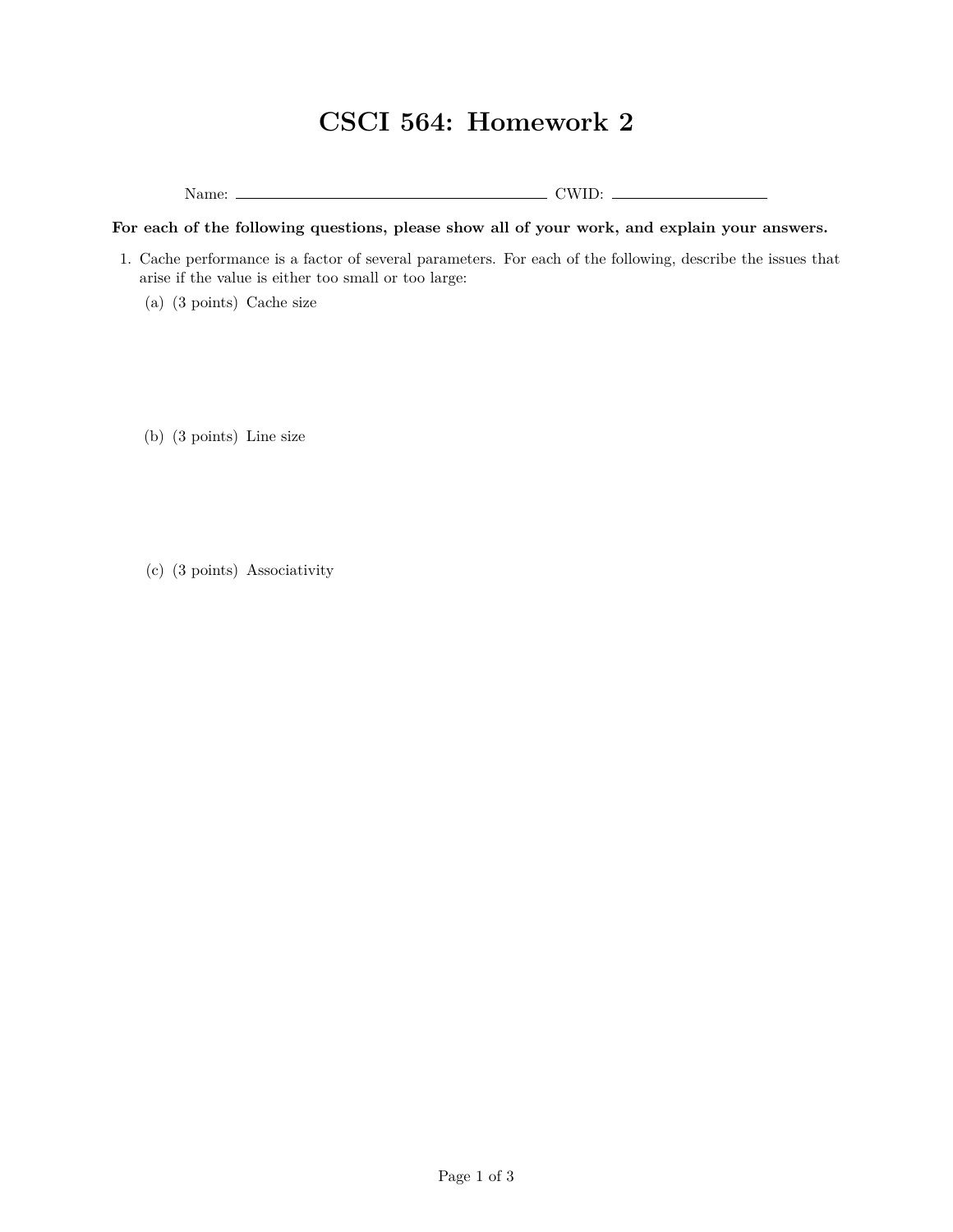2. Consider the matrix\_add function shown below:

```
1 int matrix_add(int a[128][128], int b[128][128], int c[128][128]) {
2 int i, j;
3 for(i = 0; i < 128; i++)
4 for(j = 0;j < 128; j++)
5 c[i][j] = a[i][j] + b[i][j];
6 return 0;
7 }
```
In each iteration, the compiled code will load a[i][j] first, and then load b[i][j]. After performing the sum of those two values, the result will be stored in c[i][j].

The processor has a 64 KiB, 2-way, 64 byte-block L1 data cache, and the cache uses an LRU policy for determining which cache line to evict if a set is full. The L1 data cache is write-back and write-allocate.

For the following questions, assume that the addresses of the a, b, and c arrays are 0x10000, 0x20000, and 0x30000, respectively, and that the cache starts out completely empty. **Explain all of your answers.**

(a) (12.5 points) What is the L1 data cache miss rate for the matrix\_add function? How many misses are contributed by compulsory miss? How many misses are conflict misses?

(b) (12.5 points) If the L1 hit time is 1 cycle, and the L1 miss penalty is 20 cycles. What is the average memory access time?